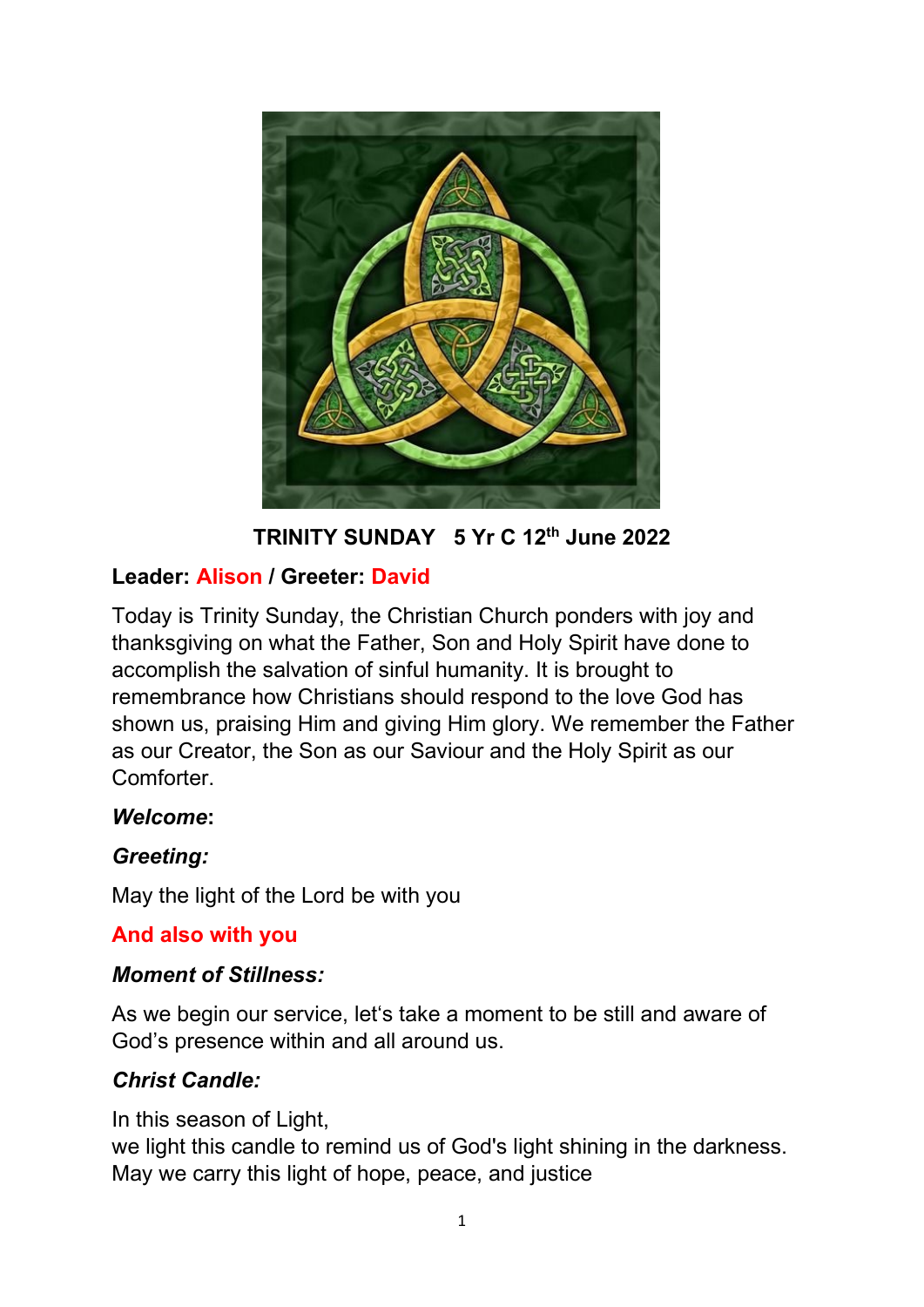to the world around us every day.

## *Acknowledgement First Peoples:*

As we gather to worship God, we acknowledge the sovereign First Peoples of this country on which we gather today; the Gadigal and Wangal people. And we pay our respects to their Elders past and present, together with all descendants.

## **We commit ourselves to support Voice, Treaty, Truth – justice for First Nations Peoples**.

## *Call to Worship:*

Gathered in the name of Jesus Christ, inspired by the Holy Spirit, and blessed by God, we come to worship one, holy God.

O God, our own God, how wonderful is your name in all the earth. Your majesty is the music of the starry skies. yet even children of dust can sing your praises.

In the name of the Healer, the Provider, and the Enabler let your gratitude and joy be made known. O God, our own God, how wonderful is your name in all the earth!

## *Opening Prayer:*

Loving God, we are limited in our understanding of you,

but we know that you care for us and for all creation.

Thank you for loving us and remaining with us in our sorrows and joys. Thank you for the life of Jesus whose life shows us the way to life and happiness and trust.

Thank you for your Spirit who leads us.

Warm our hearts and unite us, that we might open our lives to you to accept all your love and to respond to it by entrusting ourselves to you with all that you have made us and given us.

We ask this in the name of Jesus the Christ.

**Amen**

#### **Song: TIS 134 Praise my soul**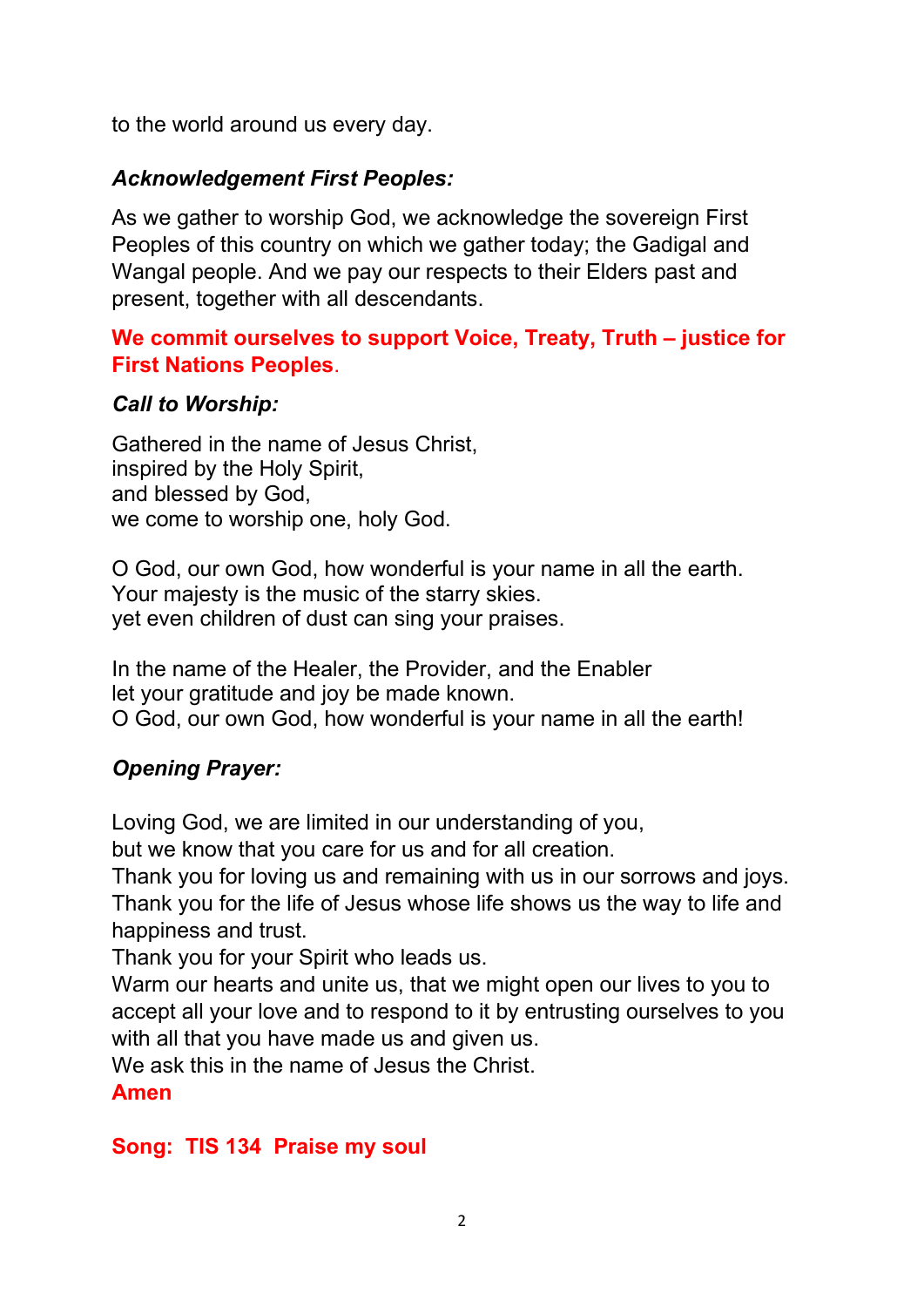1 Praise, my soul, the king of heaven; to his feet your tribute bring; ransomed, healed, restored, forgiven, who like me his praise should sing? Praise him, praise him, hallelujah, praise the everlasting king!

2 Praise him for his grace and favour to his people in distress; praise him still the same as ever, slow to chide and swift to bless: praise him, praise him, hallelujah, glorious in his faithfulness!

5 Angels, help us to adore him, you behold him face to face; sun and moon, bow down before him, dwellers all in time and space: praise him, praise him, hallelujah, praise with us the God of grace**!**

## *Prayer of Confession:*

Triune God,

You gather, protect, and care for us, your beloved, through Word and Spirit.

This you have done from the beginning of the world and will do to the end.

Have mercy upon us and forgive us for sinning against you.

We have not loved one another as we should,

We have not sown the seeds of gospel hope,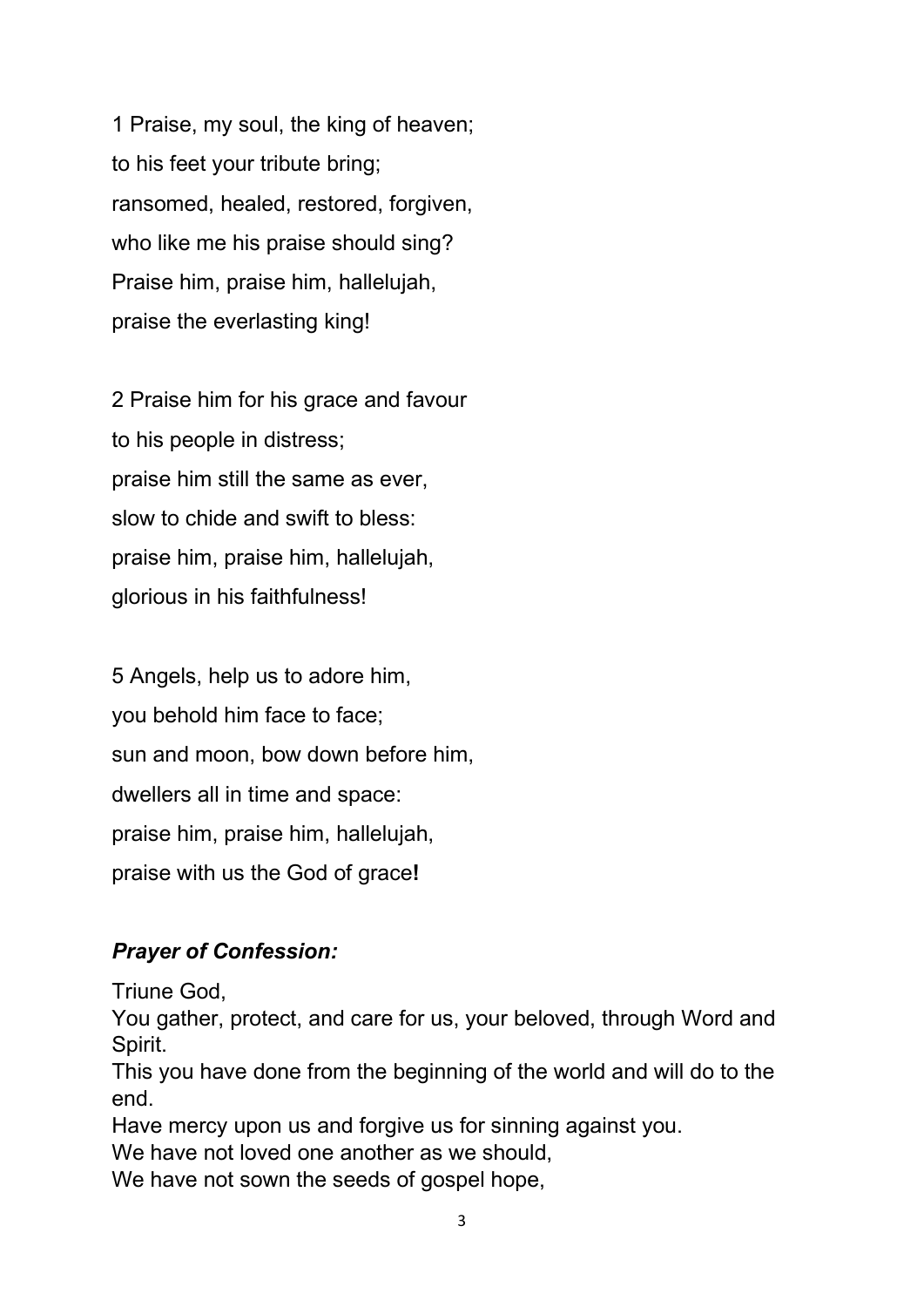We have not been present for worship. Restore us, Lord. May we give ourselves willingly and joyfully To be of benefit and blessing to one another, That we may truly share one faith, have one calling, And be of one soul and one mind For the sake of your son, Jesus Christ, our Lord. **Amen**

### *Words of assurance:*

And Jesus has come to you and said, "All authority in heaven and on earth has been given to me. Go therefore and make disciples of all nations, baptizing them in the name of the Father and of the Son and of the Holy Spirit, and teaching them to obey everything that I have commanded you. And remember, I am with you always, to the end of the age." **Amen**

#### *Peace:*

May the peace of the Lord be always with you

#### **And also with you.**

Let's share Christ's peace with one another.

## **Song: TIS 129 Amazing Grace**

1 Amazing grace (how sweet the sound) that saved a wretch like me! I once was lost, but now am found, was blind, but now I see.

2 As grace first taught my heart to fear so grace my fears relieved; how precious did that grace appear the hour I first believed!

3 Through many dangers, toils and snares I have already come: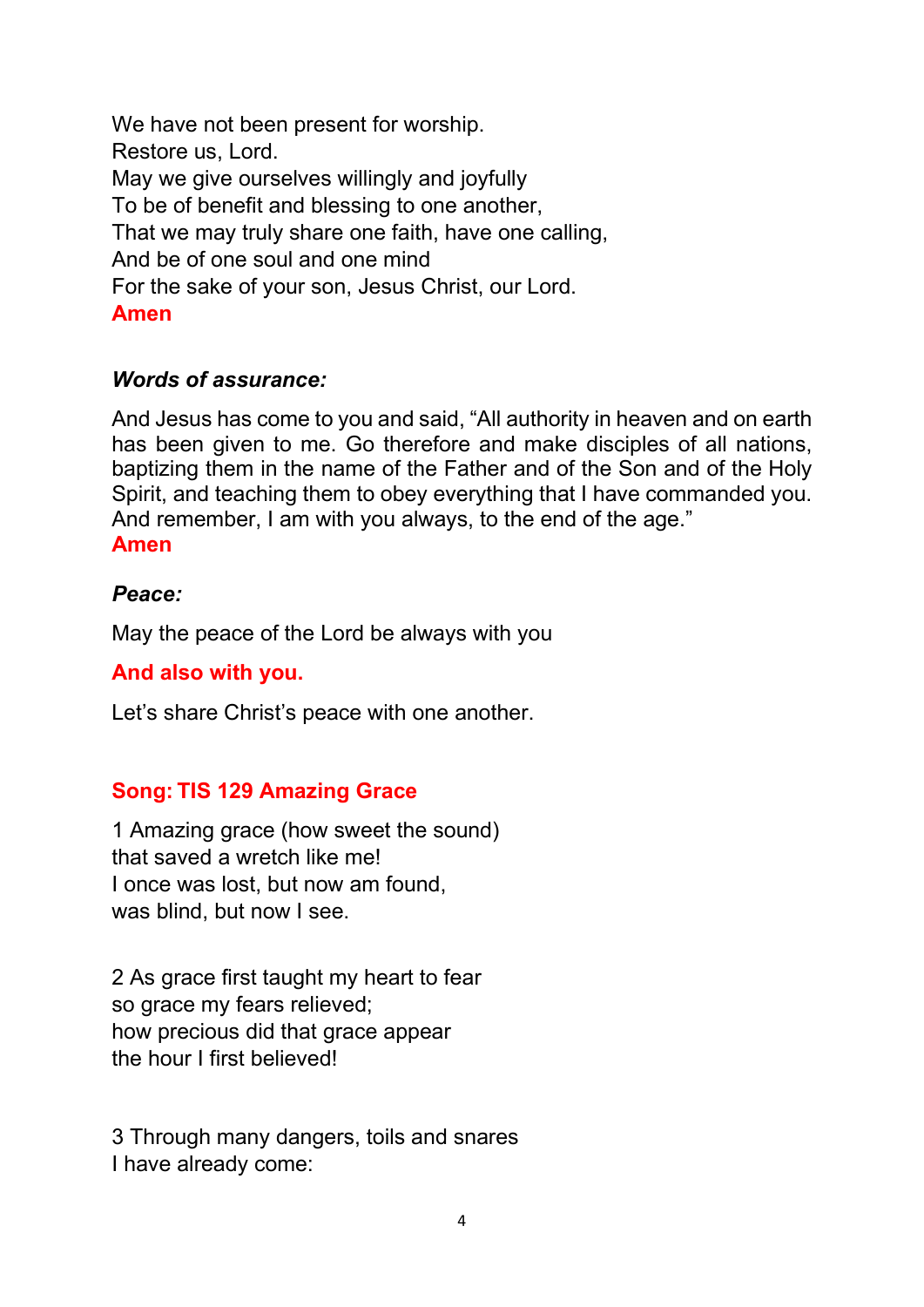God's grace has brought me safe thus far, and grace will lead me home.

4 The Lord has promised good to me, his word my hope secures; he will my shield and portion be as long as life endures.

# *Moment for the young at heart:* **Brian- Mogg the forgetful cat.**

# *Bible Readings*: **Adam**

## **Proverbs 8:1-4, 22-31 NRSV**

## **The Gifts of Wisdom**

1. Does not wisdom call and understanding raise her voice?

2 On the heights, beside the way, at the crossroads she takes her stand; 3 beside the gates in front of the town, at the entrance of the portals she cries out:

4 "To you, O people, I call, and my cry is to all who live.

## **Wisdom's Part in Creation**

22 "The Lord created me at the beginning of his work, the first of his acts of long ago.

23 Ages ago I was set up, at the first, before the beginning of the earth. 24 When there were no depths I was brought forth, when there were no springs abounding with water.

25 Before the mountains had been shaped, before the hills, I was brought forth,

26 when he had not yet made earth and fields or the world's first bits of soil.

27 When he established the heavens, I was there: when he drew a circle on the face of the deep,

28 when he made firm the skies above, when he established the fountains of the deep,

29 when he assigned to the sea its limit, so that the waters might not transgress his command, when he marked out the foundations of the earth,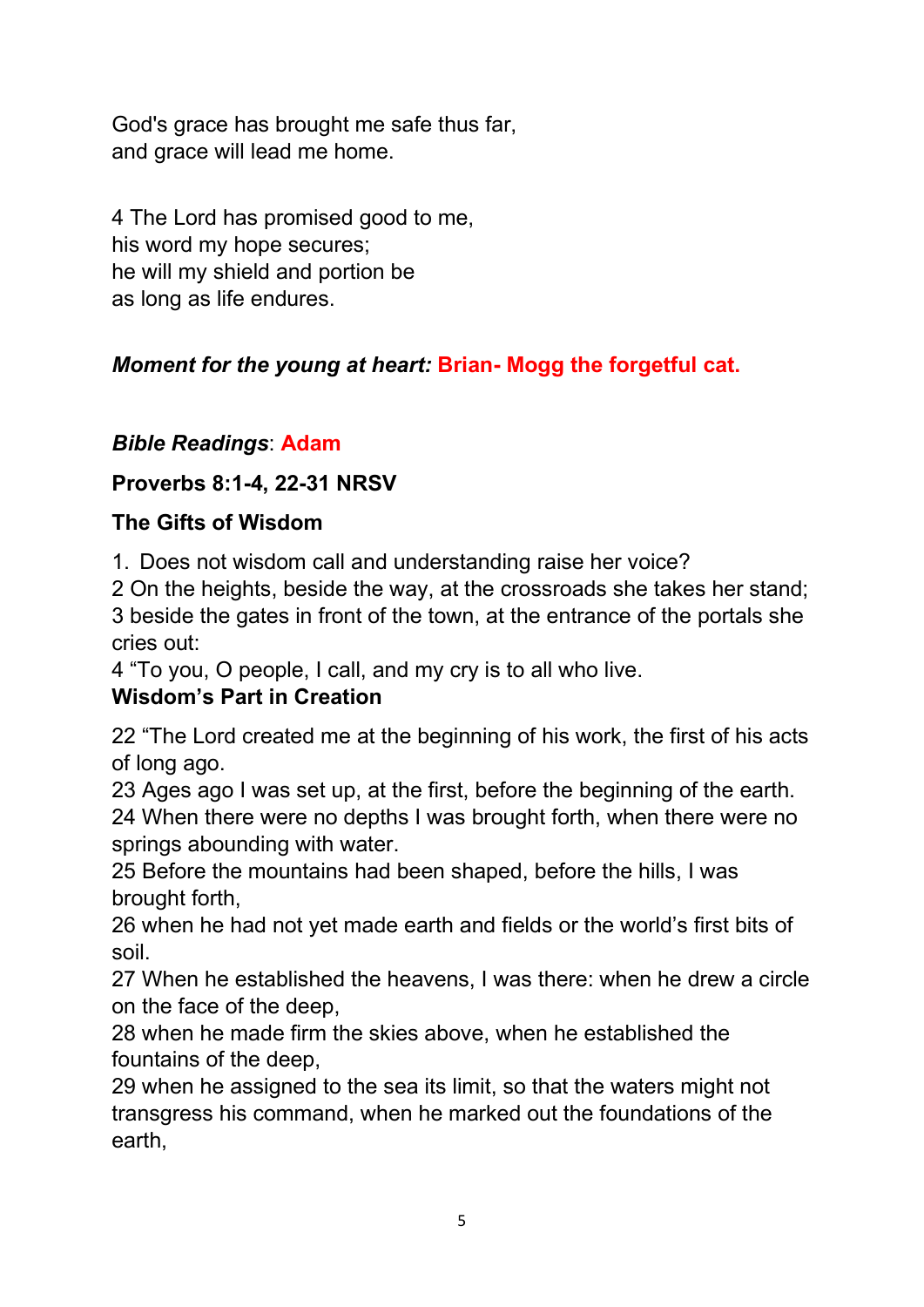30 then I was beside him, like a master worker, and I was daily his delight, playing before him always,

31 playing in his inhabited world and delighting in the human race. **John 16:12-15 NRSV**

12 "I still have many things to say to you, but you cannot bear them now. 13 When the Spirit of truth comes, he will guide you into all the truth; for he will not speak on his own, but will speak whatever he hears, and he will declare to you the things that are to come.

14 He will glorify me, because he will take what is mine and declare it to you.

15 All that the Father has is mine. For this reason, I said that he will take what is mine and declare it to you.

## **Hear the Word of the Lord**

**Thanks be to God**

*Reflection***: Rev. Adrian Sukumar-White (online)**

*Moment of Stillness*

*Prayers of the People***: Phil**

**The Lord's Prayer:**

**Our Father in heaven hallowed be your name. your kingdom come your will be done on earth as in heaven. Give us today our daily bread forgive us our sins as we forgive those who sin against us. Save us in the time of trial and deliver us from evil. For the kingdom the power and the glory are yours. Now and forever. Amen**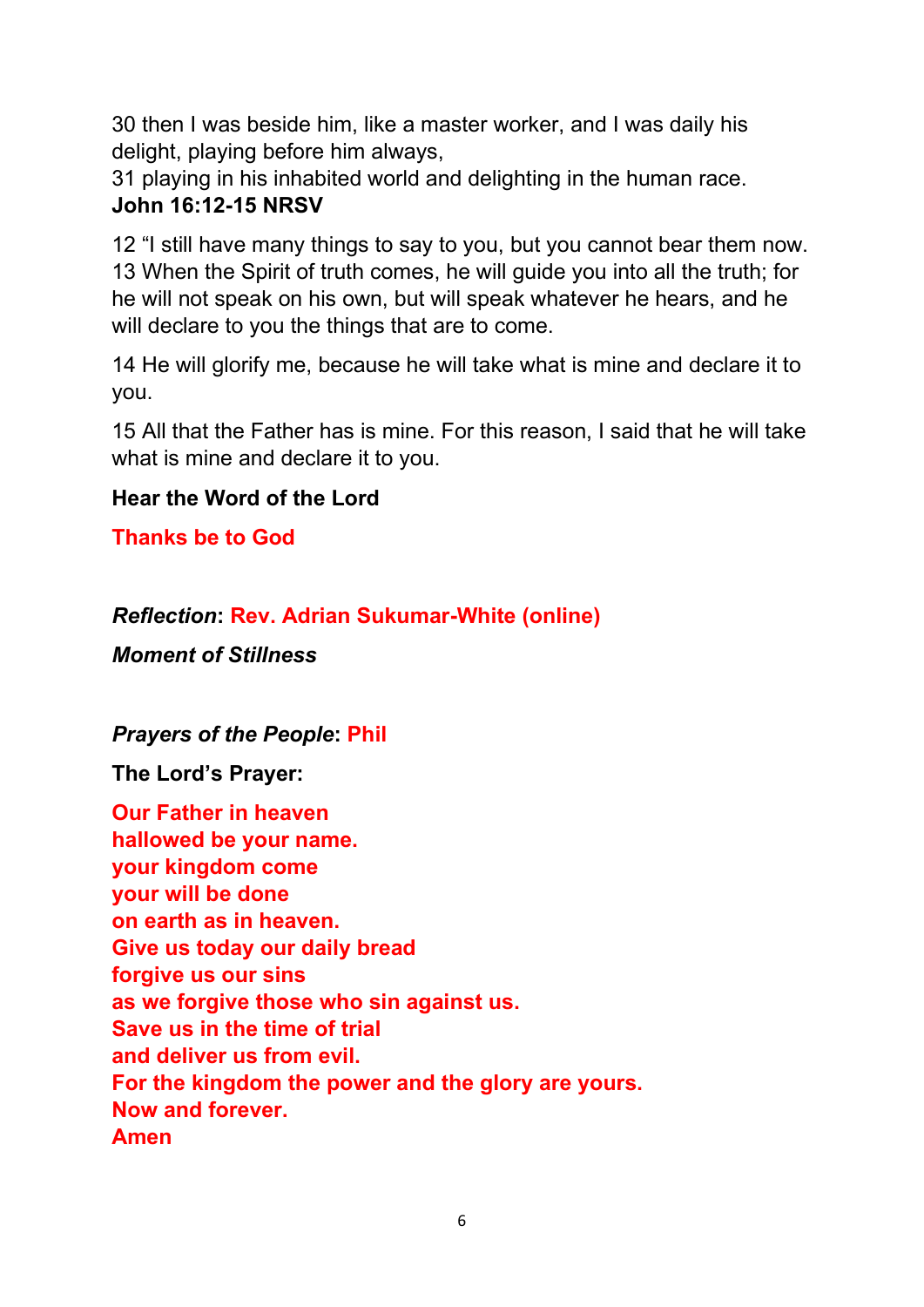### *Giving thanks:*

Community News: The congregation share good news

## *Offering Prayer:*

As we bring our offerings to you, we give back to you from the abundant blessings you have given us. May our gifts be acceptable in your sight, O Lord our God. Blessing and glory, wisdom and thanksgiving, honour, and power and strength, be unto you our God forever and ever. Through Jesus Christ, our Lord,

**Amen.**

## **Song: TIS 402 Come gracious spirit**

1 Come, gracious Spirit, heavenly dove, with light and comfort from above; come, be our guardian and our guide; o'er every thought and step preside.

2 The light of truth to us display and make us know and choose your way; plant holy fear in every heart, that we from God may not depart.

3 Lead us to Christ, the living Way, nor let us from his pastures stray: lead us to holiness, the road that we must take to dwell with God.

4 Lead us to heaven, that we may share fullness of joy for ever there; lead us to God, our eternal rest, to be with God for ever blest.

## *Benediction & Blessing:*

May the grace of our Lord Jesus Christ, and the love of God, and the fellowship of the Holy Spirit be with us all, now and evermore.